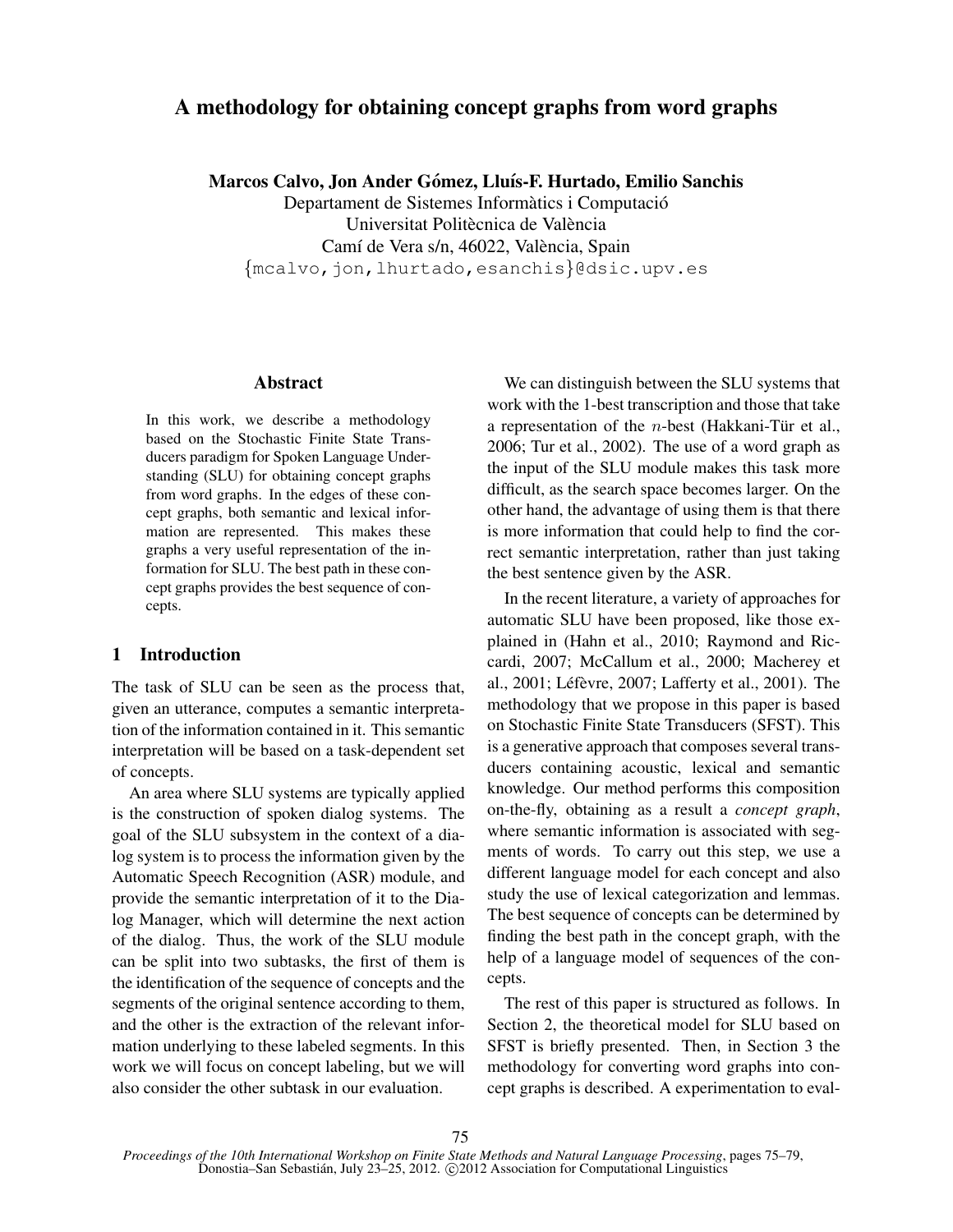uate this methodology for the SLU task is shown in Section 4. Finally, we draw some conclusions and future work.

# 2 The SFST approach for SLU

The Bayes classifier for the SLU problem can be expressed as stated in equation 1, where C represents a sequence of concepts or semantic labels and A is the utterance that constitutes the input to the system.

$$
\hat{C} = \underset{C}{\text{arg}\max} p(C|A) \tag{1}
$$

Taking into account the underlying sequence of words  $W$ , and assuming that the acoustics may depend on  $W$  but not on  $C$ , this equation can be rewritten as follows.

$$
\hat{C} = \underset{C}{\text{arg max}} \max_{W} p(A|W) \cdot p(W, C) \qquad (2)
$$

To compute the best sequence of concepts  $\ddot{C}$  expressed as in equation 2, the proposal made by the paradigm based on SFST is to search the best path in a transducer  $\lambda_{SLU}$  result of composing four SFST:

$$
\lambda_{SLU} = \lambda_G \circ \lambda_{gen} \circ \lambda_{W2C} \circ \lambda_{SLM} \tag{3}
$$

In this equation  $\lambda_G$  is a SFST provided by the ASR module where the acoustic probabilities  $p(A|W)$  are represented,  $\lambda_{gen}$  introduces prior information of the task by means of a lexical categorization,  $\lambda_{W2C}$  provides the probability of a sequence of words and labels it with a semantic label and  $\lambda_{SLM}$  modelizes a language model of sequences of concepts.

# 3 From word graphs to concept graphs

The output of an ASR can be represented as a word graph. This word graph can be enriched with semantic information, obtaining a *concept graph*. This concept graph constitutes a useful representation of the possible semantics, considering the uncertainty expressed in the original word graph. Finally, finding the best path in the concept graph using a language model of sequences of concepts provides as a result the best sequence of concepts  $\ddot{C}$ , the recognized sentence  $\tilde{W}$ , and its segmentation according to  $\ddot{C}$ .

#### 3.1 Topology and semantics of the word graph

To perform the transformations for obtaining the concept graph, the input graph given by the ASR should represent the information in the following way. First, its nodes will be labeled with timestamps. Also, for every two nodes  $i, j$  such that  $i < j - 1$ , there will be an edge from i to j labeled with  $w$  and weight  $s$  if the ASR detected  $w$  between the instants i and  $j - 1$  with an acoustic score s. Finally, there may exist a  $\lambda$ -transition between any pair of adjacent nodes. The score of this edge should be computed by means of a smoothing method.

Defining the word graph in this way allows us to model on it the distribution  $p(A|w)$ , where A is the sequence of acoustic frames between the initial and final nodes of any edge, and  $w$  the word attached to it. This probability distribution is represented in the theoretical model by  $\lambda_G$ .

#### 3.2 Building the concept graph

The concept graph that is obtained has the following features. First, its set of nodes is the same of the word graph, and its meaning is kept. There is at most one edge between every two nodes i and  $j$   $(i < j)$ labeled with the concept c. Every edge is labeled with a pair  $(W, c)$ , where W is a sequence of words and  $c$  the concept that they represent. The weight of the edge is  $\max_W (p(A_i^j))$  $\frac{j}{i}[W]\cdot p(W|c)$ ), where  $A_i^j$ i are the acoustic frames in the interval  $[i, j]$  and  $W$ the argument that maximizes the former expression.

In this specification appears the probability distribution  $p(W|c)$ , which can be estimated by using a language model for each available concept.

This concept graph can be built using a Dynamic Programming algorithm that finds for each concept c and each pair of nodes  $i, j$ , with  $i < j$ , the path from  $i$  to  $j$  on the word graph that maximizes  $p(A_i^j)$  $i^{\jmath}|W) \cdot p(W|c)$ . In this case, W is the sequence of words obtained by concatenating the words attached to the edges of the path. Each of the "best paths" computed in this way will become an edge in the resulting concept graph.

Thus, in the concept graph it is represented information about possible sequences of words that might have been uttered by the speaker, along with the concepts each of these sequences expresses. This pair is weighted with a score that is the result of combining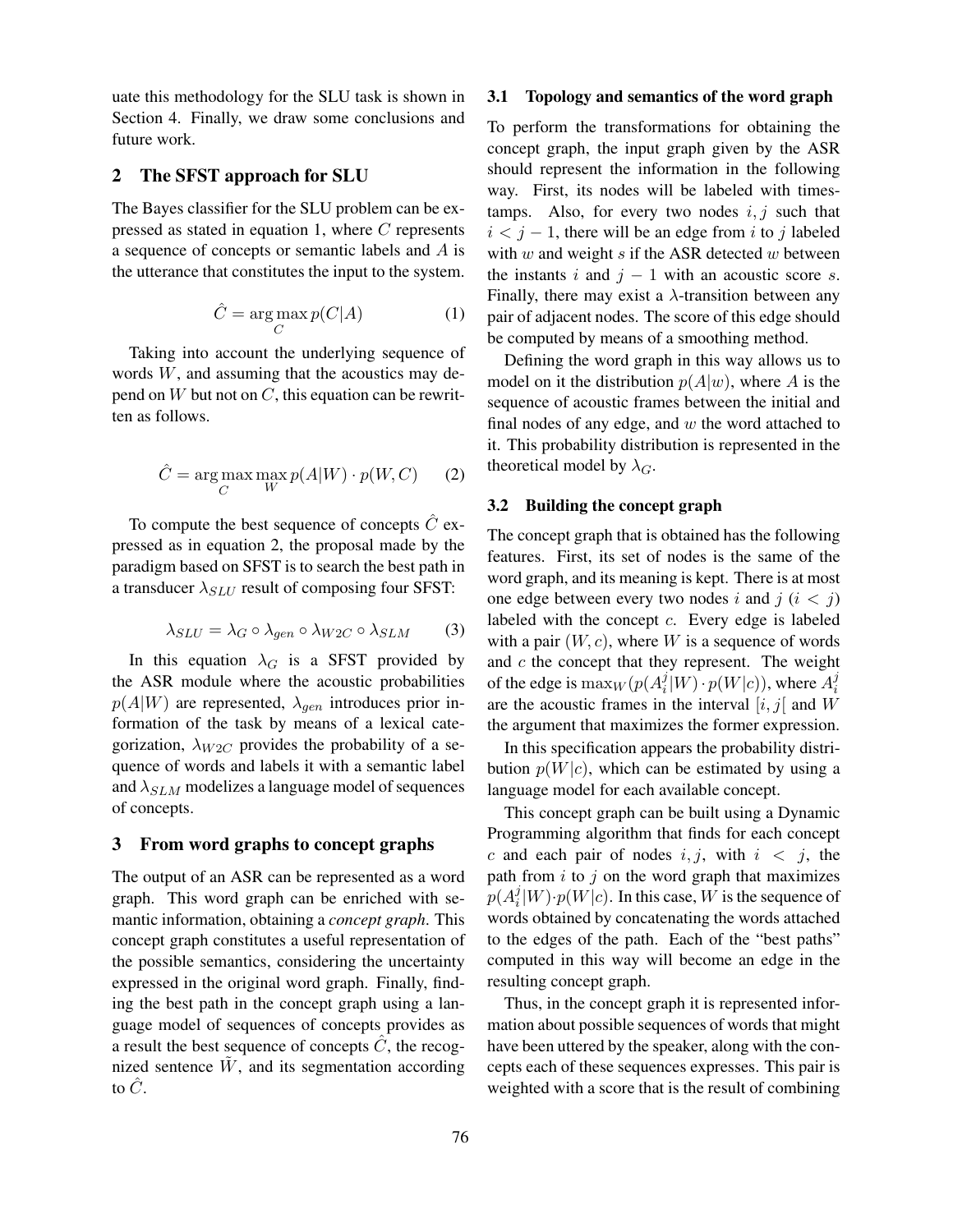the acoustic score expressed in the word graph, and the lexical and syntactic score given by the language model, which is dependent on the current concept. Furthermore, this information is enriched with temporal information, since the initial and final nodes of every edge represent the beginning and ending timestamps of the sequence of words. Consequently, this way of building the concept graph corresponds to the transducer  $\lambda_{W2C}$  of equation 3, since we find sequences of words and attach them to a concept. However, we also take advantage of and keep other information, such as the temporal one.

# 4 Experiments and results

To evaluate this methodology, we have performed SLU experiments using the concept graphs obtained as explained in Section 3 and then finding the best path in each of them. For this experimentation we have used the DIHANA corpus (Benedí et al., 2006). This is a corpus of telephone spontaneous speech in Spanish composed by 900 dialogs acquired by 225 speakers using the Wizard of Oz technique, with a total of 6,229 user turns. All these dialogs simulate real conversations in an automatic train information phone service. The experiments reported here were performed using the user turns of the dialogs, splitting them into a set of 1,340 utterances (turns) for test and all the remaining 4,889 for training. Some interesting statistics about the DIHANA corpus are given in table 1.

| Number of words                       | 47,222 |
|---------------------------------------|--------|
| Vocabulary size                       | 811    |
| Average number of words per user turn | 7.6    |
| Number of concepts                    | 30     |

Table 1: Characteristics of the DIHANA corpus.

In the DIHANA corpus, the orthographic transcriptions of the utterances are semi-automatically segmented and labeled in terms of semantic units. This segmentation is used by our methodology as a language model of sequences of words for each concept. All the language models involved in this experimentation are bigram models trained using Witten-Bell smoothing and linear interpolation.

In our experimentation, we have considered three different ways for building the  $\lambda_{gen}$  transducer explained in Section 2. The first way consists of considering a transducer that given a word as its input, outputs that word with probability 1. This means that no generalization is being done.

The second  $\lambda_{gen}$  transducer performs a lexical categorization of some of the nouns of the vocabulary. Some extra words have been added to some lexical categories, in order to make the task more realistic, as the lexical coverage is increased. Nevertheless, it also makes the task harder, as the size of the vocabulary increases. We have used a total of 11 lexical categories.

Finally, the third  $\lambda_{gen}$ , transducer we have generated performs the same lexical categorization but it also includes a lemmatization of the verbs. This process is normally needed for real-world systems that work with spontaneous (and maybe telephonic) speech.

We have generated three sets of word graphs to take them as the input for the method. The first of these sets,  $G_1$ , is made up by the whole graphs obtained from a word graph builder module that works without using any language model. The *Oracle WER* of these graphs is 4.10. With *Oracle WER* we mean the WER obtained considering the sequence of words  $S(G)$  corresponding to the path in the graph G that is the nearest to the reference sentence.

The second set,  $G_2$ , is composed by word graphs that only contain the path corresponding to  $S(G)$  for each graph  $G \in G_1$ . These graphs give an idea of the best results we could achieve if we could minimize the confusion due to misrecognized words.

The third set,  $G_3$  is formed by a synthetic word graph for each reference sentence, in which only that sentence is contained. This set of graphs allows us to simulate an experimentation on plain text.

For our evaluation, we have taken two measures. First, we have evaluated the Concept Error Rate (CER) over the best sequence of concepts. The definition of the CER is analogous to that of the WER but taking concepts instead of words. Second, we have also evaluated the slot-level error (SLE). The SLE is similar to the CER but deleting the nonrelevant segments (such as courtesies) and substituting the relevant concepts by a canonic value for the sequence of words associated to them.

Tables 2, 3, and 4 show the results obtained using the different  $\lambda_{gen}$  transducers explained before.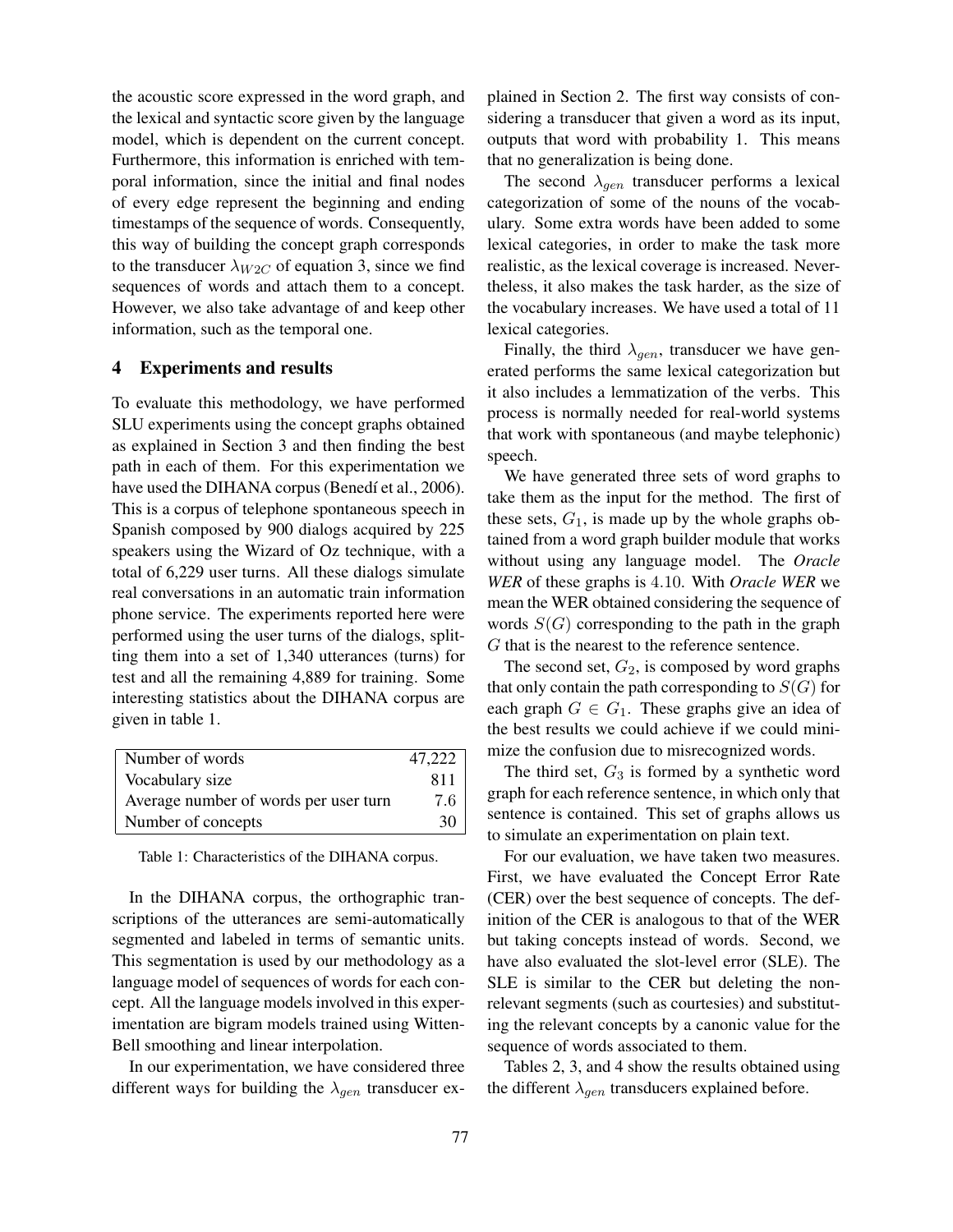| Input word graphs | <b>CER</b> | SLE    |
|-------------------|------------|--------|
| G <sub>1</sub>    | 31.794     | 35.392 |
| $G_2$             | 11.230     | 9.104  |
| $G_3$             | 9.933      | 5.321  |

Table 2: CER and SLE without any categorization.

| Input word graphs | <b>CER</b> | SLE.   |
|-------------------|------------|--------|
| $G_1$             | 34.565     | 38.760 |
| $G_2$             | 11.755     | 8.714  |
| $G_3$             | 9.633      | 4.516  |

Table 3: CER and SLE with lexical categorization.

From the results of Tables 2, 3, and 4 several facts come to light. First, we can see that, in all the experiments performed with the  $G_1$  set, the CER is lower than the SLE, while with the other sets the CER is larger than the SLE. It is due to the fact that the whole graphs obtained from the word graph builder have more lexical confusion than those from  $G_2$  and  $G_3$ , which are based on the reference sentence. This lexical confusion may cause that a well-recognized concept is associated to a misrecognized sequence of words. This would imply that a hit would be considered for the CER calculation, while the value for this slot is missed.

Other interesting fact is that, for the  $G_1$  set, the more complex  $\lambda_{gen}$  transducers give the worse results. This is because in these graphs there is a significant confusion between phonetically similar words, as the graphs were generated without any language model. This phonetic confusion, combined with the generalizations expressed by the lexical categorization and the lemmas, makes the task harder, which leads to worse results. Nevertheless, in a realworld application of this system these generalizations would be needed in order to have a larger coverage of the lexicon of the language. The experiments on  $G_2$  and  $G_3$  show that when the confusion introduced in the graphs due to misrecognized words is minimized, the use of lexical categorization and lemmatization helps to improve the results.

#### 5 Conclusions and future work

In this paper we have described a methodology, based on the SFST paradigm for SLU, for obtaining

| Input word graphs | <b>CER</b> | SLE    |
|-------------------|------------|--------|
| G <sub>1</sub>    | 36.536     | 40.640 |
| $G_2$             | 11.605     | 8.445  |
| $G_3$             | 9.458      | 4.064  |

Table 4: CER and SLE with lemmatization and lexical categorization.

concept graphs from word graphs. The edges of the concept graphs represent information about possible sequences of words that might have been uttered by the speaker, along with the concept each of these sequences expresses. Each of these edges is weighted with a score that combines acoustic, lexical, syntactic and semantic information. Furthermore, this information is enriched with temporal information, as the nodes represent the beginning and ending of the sequence of words. These concepts graphs constitute a very useful representation of the information for SLU.

To evaluate this methodology we have performed an experimental evaluation in which different types of lexical generalization have been considered. The results show that a trade-off between the lexical confusion expressed in the word graphs and the generalizations encoded in the other transducers should be achieved, in order to obtain the best results.

It would be interesting to apply this methodology to word graphs generated with a language model, although this way of generating the graphs would not fit exactly the theoretical model. If a language model is used to generate the graphs, then their lexical confusion could be reduced, so better results could be achieved. Other interesting task in which this methodology could help is in performing SLU experiments on a combination of the output of some different ASR engines. All these interesting applications constitute a line of our future work.

#### Acknowledgments

This work has been supported by the Spanish Ministerio de Economía y Competitividad, under the project TIN2011-28169-C05-01, by the Vicerrectorat d'Investigació, Desenvolupament i Innovació de la Universitat Politècnica de València, under the project PAID-06-10, and by the Spanish Ministerio de Educación under FPU Grant AP2010-4193.